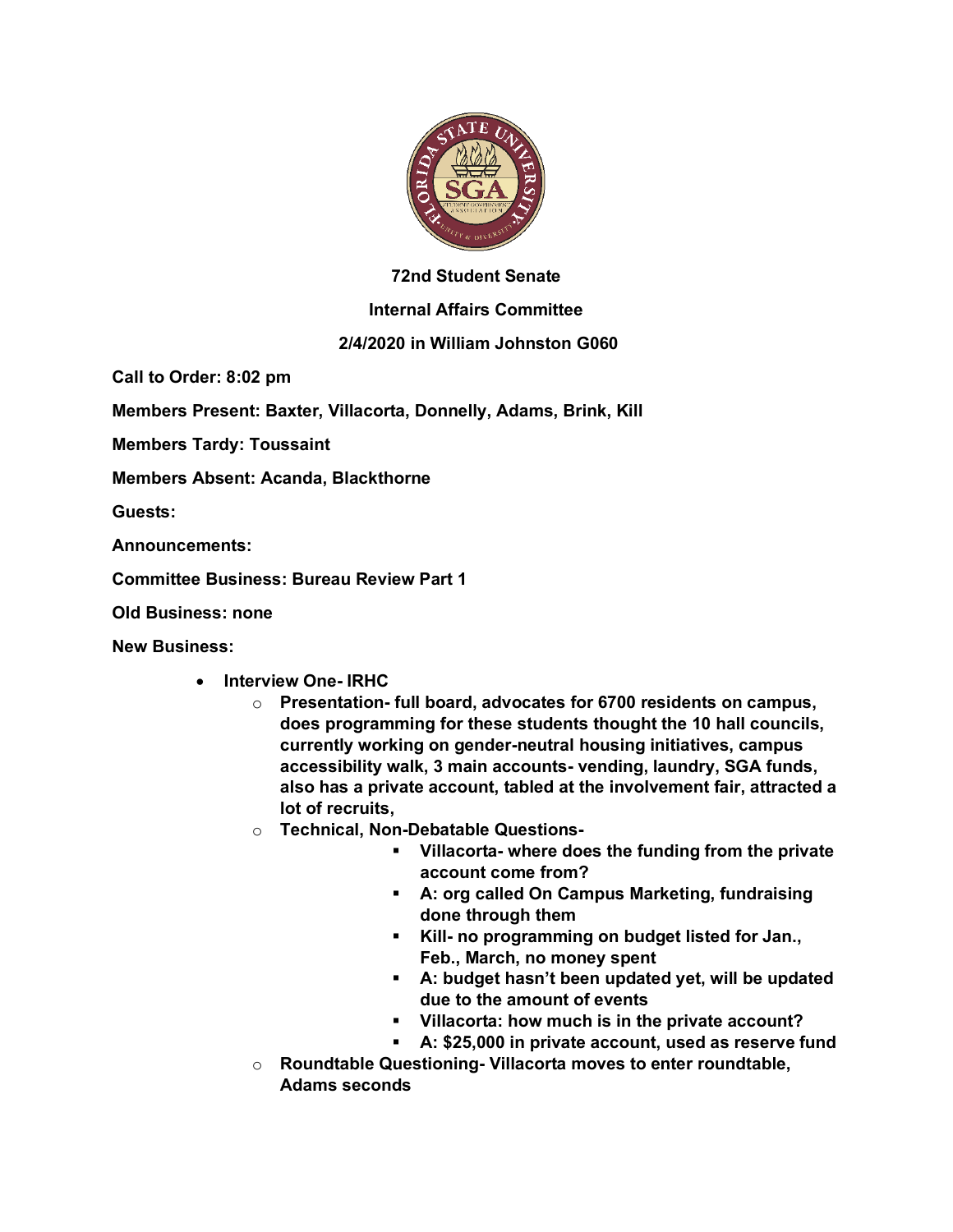- o **Q- Kill: what kind of pilot programs for the gender-neutral housing initiative are being considered?**
- o **A: being spearheaded by University housing, IRHC operating in support capacity**
- o **Deliberations- Donnelly motions to enter roundtable, Brink seconds**
	- o Villacorta: They did not include budgeting information or documentation for the private account that they claim has \$25,000 in it, not sure why they didn't
	- o Donnelly- other than that, it seems to be pretty well run, but events seem to have low turnout for the amount of students they serve
- § **Call to Question**
	- o **Adams**
	- o **Villacorta seconds**
- o **Voting Results**
	- o **Yes- (6) Adams, Donnelly, Brink, Toussaint, Kill, Villacorta**
	- o **No- (0)**
	- o **Abs.- (0)**
- **Interview Two- SCURC**
	- o **Presentation- has currently spent money on travel grants, has had three events in Fall 2019, turnout is 0, 0, 5, respectively, collab events in spring have had 25- person attendance, has doubled amount of research**
	- o **Technical, Non-Debatable Questions- none**
	- o **Roundtable Questioning- Villacorta moves to enter, Toussaint seconds**
		- § **Q- Villacorta: has attendance always been this much of a problem?**
		- § **A: less attendance this year, has mainly focused on increasing submission to OWL, has doubled that**
		- § **Q-Donnelly: how do you expect to allocate the \$3000 for the OWL?**
		- § **A: cost was cheaper last year because of submissions, but since they have doubled, they expect a larger book which costs more to print**
		- o **Villacorta moves to exit roundtable, Adams seconds**
	- o **Deliberations- Donnelly moves to enter, Adams seconds**
		- o Villacorta- event turnout is very poor, but the OWL doubling in submissions and the travel grants they provide are important to consider
		- $\circ$  Donnelly-they seem to be taking a step in the right direction, this may have been a problem with the last e-board that carried over, they should partner with UROP
	- § **Call to Question**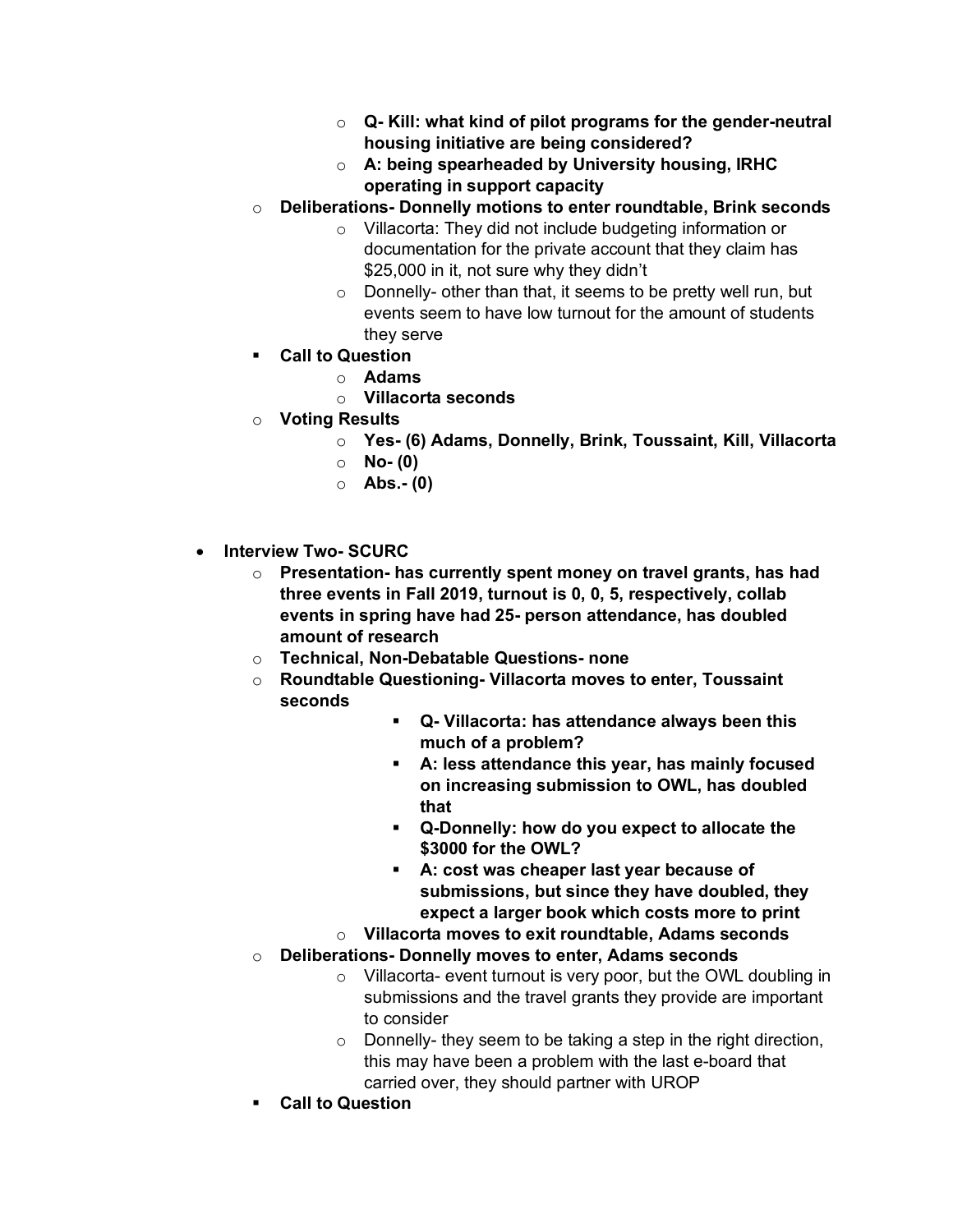- o **Villacorta**
- o **Kill seconds**
- o **Voting Results**
	- o **Yes- (6) Adams, Brink, Donnelly, Toussaint, Kill, Villacorta**
	- o **No- (0)**
	- o **Abs.- (0)**
- **Interview Three- OGA**
	- o **Presentation- previous director graduated, currently Internal Assistant Director is giving presentation, Day at the Capitol on Feb. 12, Legislative Agenda has been decided on, Garnet & Gold Votes initiative, Noles Engaged in Politics, Agency Advisory Committee, FSU College Dems and College Repubs debate event, spent \$539 on FSU challenge coin for 40 legislators in the Seminole Caucus, reception will cost \$5,000, appears that rest of remaining budget will go to Day at the Capitol reception**
	- o **Technical, Non-Debatable Questions- none**
	- o **Roundtable Questioning: Kill motions to enter, Brink seconds**
		- § **Q- Villacorta: why has a new director not been forwarded to the Senate?**
		- § **A: has been busy planning Day at the Capitol, hasn't done it yet**
		- § **Q- Villacorta: Why is the SBP handling internal projects and budget items for OGA?**
		- § **A: he's the prior director and he took over, I trust him**
		- § **Q- Donnelly: any budget from last year left?**
		- § **A: to my knowledge it has been spent**
		- § **Q- Donnelly: What are you doing aside from Day at the Capitol?**
		- § **A: not sure if they will have money left, wants to buy t-shirts and food for their events**
		- § **Q- Donnelly: how much of the rest of the board is filled?**
		- § **A: all other positions filled**
	- o **Deliberations- Villacorta moves, Donnelly seconds**
		- § **OGA director app posted on 1/7/20**
		- **Villacorta moves to table vote on OGA, Toussaint seconds**

**Villacorta moves to table Bill 29, Adams seconds**

**Bill 29 TABLED**

- **Unfinished Business- none**
- **Final Announcements- none**